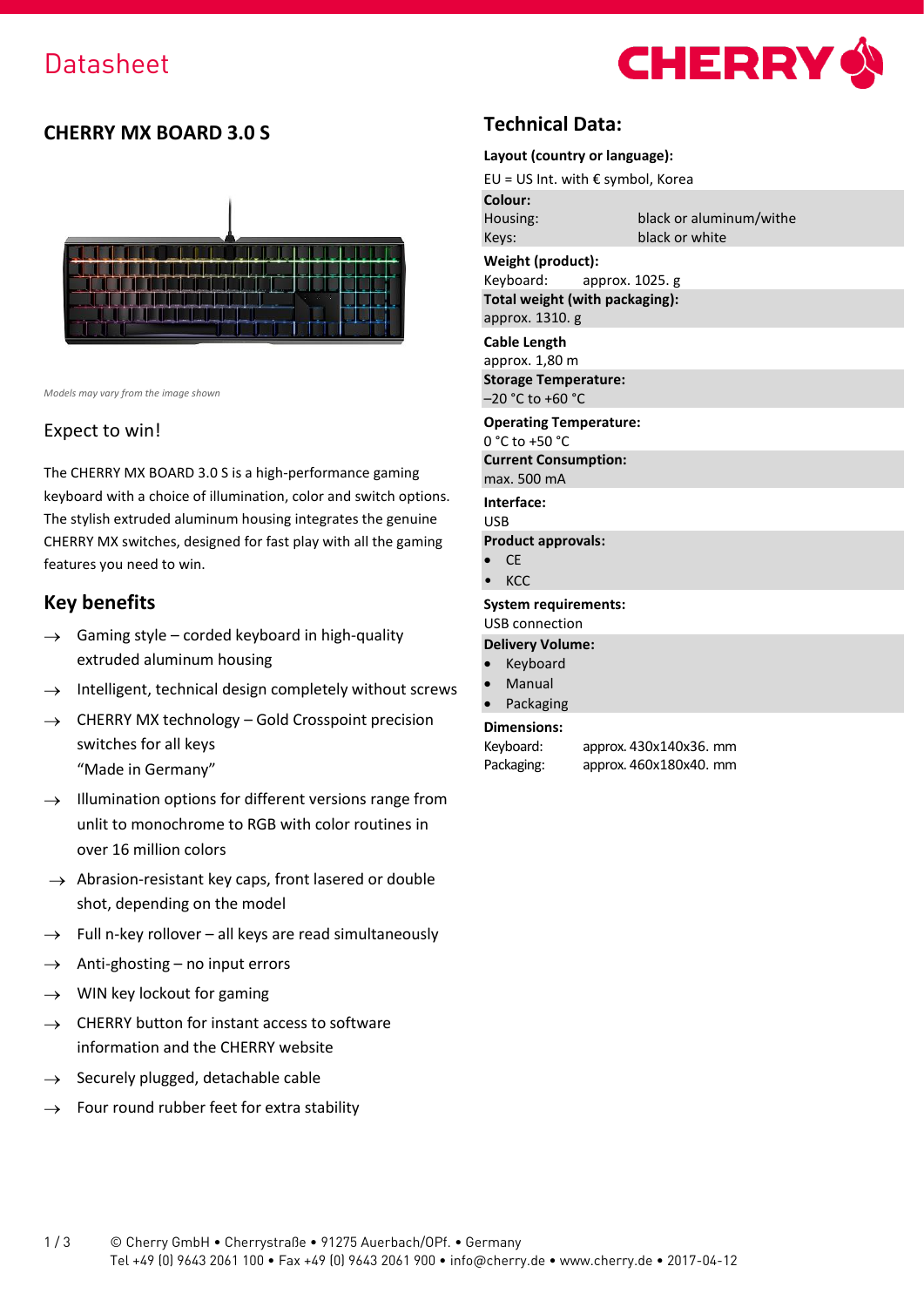# **Datasheet**



# **CHERRY MX BOARD 3.0 S**

### **Keyboard:**

- Key technology: MX
- Service life, standard key: > 50 million key operations
- Operation characteristics: Product dependant, see table "Models"
- Inscription technology: WHITE VERSION Double shot / BLACK VERSION front lasered
- Inscription layout: Standard
- Number of Keys: 104+5
- Number of additional keys: 5

#### **Packaging Unit:**

• Number of products in the master package: 8

### **Warranty:**

2 years

Errors, technical changes and delivery possibilities excepted. Technical information refers only to the specifications of the products. Features may differ from the information provided.